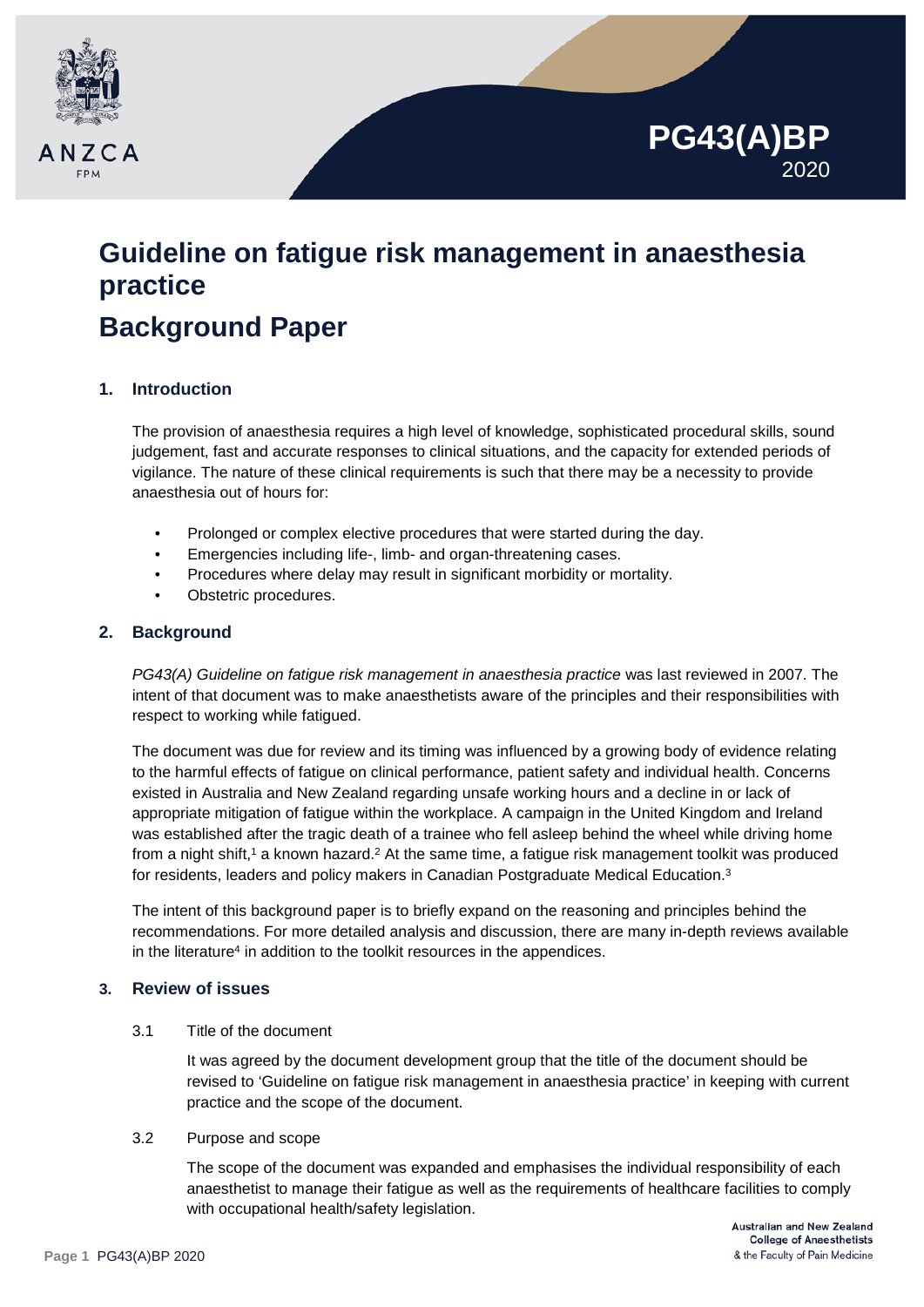

Most of the studies on the impact of fatigue are based on observation of junior medical staff as this allows assessment of adequate numbers of individuals completing similar tasks with different scheduled hours. It is important that fatigue is not perceived as a problem isolated to shift work and junior medical staff - the impact of and potential for fatigue must recognised by all clinicians at all career stages, including both public and private practice.

#### 3.3 Fatigue

Sleep deprivation induces fatigue, circadian rhythm disturbance, difficulty recovering sleep-debt, and sleep inertia.4 Acutely this affects cognitive and psychomotor functions, and in the longer term can negatively affect physical and mental health.<sup>5</sup>

Vigilance is a critical component of anaesthesia care. Sleep deprivation is associated with an impairment in the performance of psychomotor tasks requiring vigilance.<sup>6</sup> The decrement in cognitive psychomotor performance after 17 hours of sustained wakefulness is equivalent to the performance impairment observed with a blood alcohol level of 0.05%,<sup>7</sup> and after 24 hours to a blood alcohol level of 0.1%.<sup>8</sup>

Fatigue may contribute to adverse events and critical incidents<sup>4,9,10</sup> because it affects judgement and decision making, task-related competence and team work.<sup>4,11</sup> It also affects the ability to learn and retain new information and thus impacts both clinical practice and training effectiveness.

The peak impact of fatigue has been shown, in other industries, to be commonest in a bimodal distribution between 3 and 7am and between 1 and 4pm, when circadian drowsiness is greatest.3

Ageing is associated with reduced sleep efficiency.<sup>12</sup> It also reduces the capacity to recover from fatique.<sup>13</sup>

Individuals are often unable to recognise fatigue and their reduced capacity to continue working safely.<sup>13</sup> 'Microsleeps', a sign of extreme fatigue, may be equally unrecognised.<sup>14</sup>

Work practices and rosters that contribute to fatigue may put employees at risk of accidents to themselves, such as needle stick injuries, and their patients - while at work, and while travelling to and from work. 15,16

Fatigue is associated with disruption to social and family life, and in the long term can have a detrimental effect on health. Poor sleep may increase the risk of cardiovascular disease, including coronary heart disease and stroke, and mental health problems.17

#### 3.4 Recommendations

In proposing the recommendations in the accompanying guidelines, it is understood that both individuals and healthcare facilities play a role in contributing to fatigue and that both can take action to alleviate it.

From the individual's perspective there may be challenges in addressing fatigue due to the nature and environment of their practice. The demands differ between public and private sectors. The workload and distribution of that load, taking into account after-hours emergency commitment, will also impact on any individual's ability to mitigate fatigue. Nevertheless, individuals have a responsibility to ensure their own wellbeing and its impact on patient safety.

The use of stimulants or caffeine may combat fatigue; however, they do not prevent the problem and as such, are not recommended.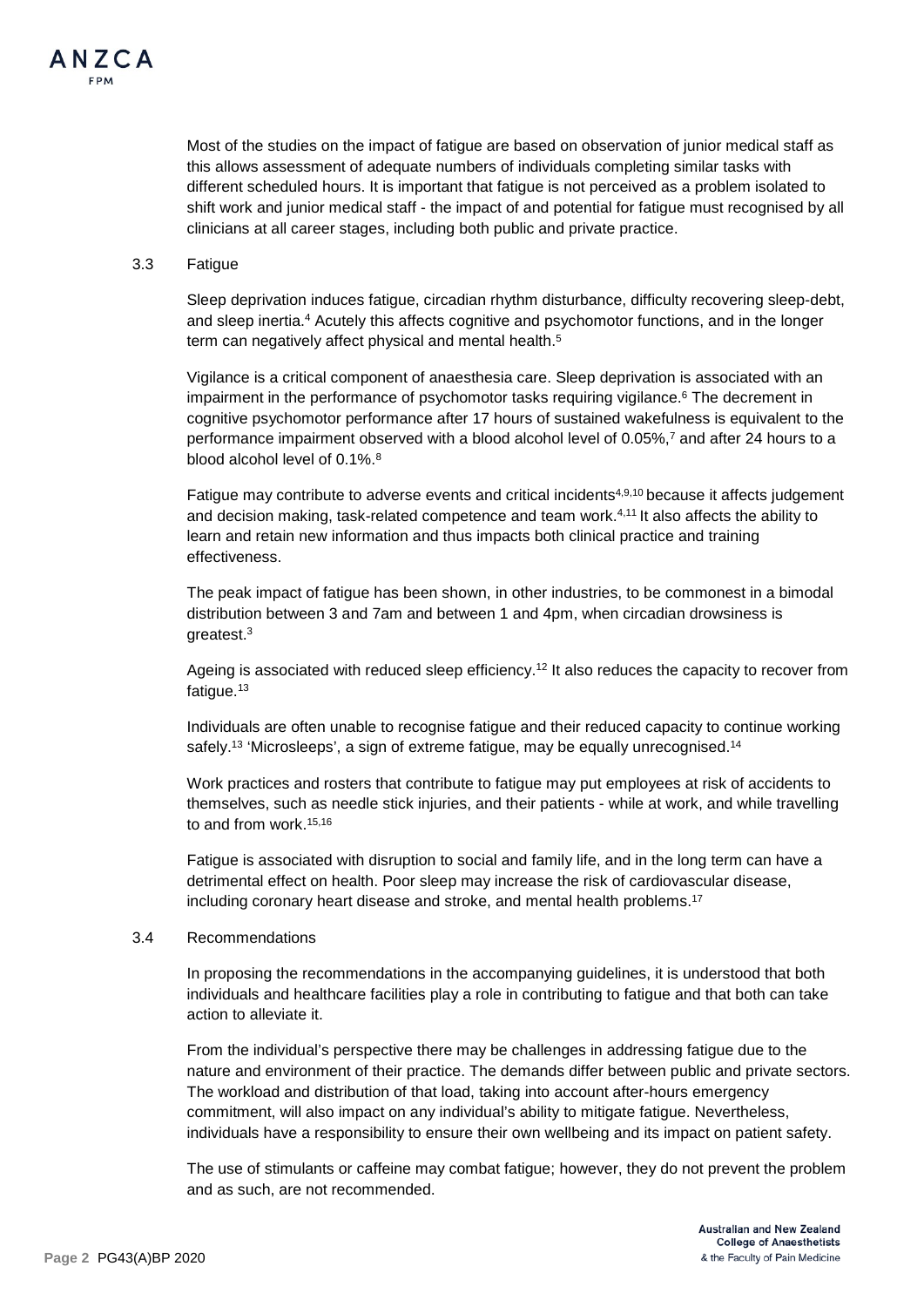

With regard to organisations and departments, a number of recommendations have been proposed including compliance with any applicable jurisdictional legislation, management of operating lists, rostering, and staffing, provision of rest facilities and safe commuting options, and collection of data regarding critical incidents associated with fatigue to allow for analysis and subsequent action.

3.5 Toolkit resources

A toolkit to assist individuals to recognise fatigue in themselves or their colleagues is provided in appendices 1, 3 and 4, and suggestions for addressing risks associated with fatigue are provided in appendices 2, 5, 6 and 7. We thank the Association of Anaesthetists, the Royal College of Anaesthetists and the Faculty of Intensive Care Medicine for their permission to use the toolkit resources and modify them for the Australian and New Zealand context.

#### **4. Summary**

The accompanying guidelines represent a review of the previous statement with the intention of identifying the contemporary issues surrounding fatigue in order to facilitate clinicians and healthcare facilities taking the necessary actions to address them.

The literature on fatigue is extensive and now well recognised. International organisations have attempted to address the issues through recommendations and development of various toolkits.

Some of the recommendations may present a challenge, however, they are designed to assist in risk management of fatigue. Adoption of the recommendations should enhance patient safety and practitioner health and wellbeing.

#### **References**

- 1. Dr Ronak Patel 'had been singing to stay awake' before fatal crash. BBC News [Internet]. 2016 Jul 12. Available from: [www.bbc.co.uk/news/uk-england-suffolk-36767868](http://www.bbc.co.uk/news/uk-england-suffolk-36767868)
- 2. Barger LK, Cade BE, Ayas NT, Cronin JW, Rosner B, Speizer FE, et al. Extended work shifts and the risk of motor vehicle crashes among interns. N Engl J Med. 2005 Jan 13;352(2):125–34.
- 3. Fatigue Risk Management Task Force. Fatigue risk management toolkit for residents, leaders, and policy makers in Canadian postgraduate medical education. [Internet] Ottawa (ON): 2018. Available from: <https://t.co/2WHAcNqaih>
- 4. Wong LR, Flynn-Evans E, Ruskin KJ. Fatigue risk management: The impact of anesthesiology residents' work schedules on job performance and review of potential countermeasures. Anesth Analg 2018 Apr; 126(4):1340-8.
- 5. Johnston JD. Physiological links between circadian rhythms, metabolism and nutrition. Exp Physiol 2014 Sep; 99.9:1133-7.
- 6. Weinger MB, Ancoli-Israel S. Sleep deprivation and clinical performance. JAMA. 2002 Feb 27; 287(8):955-7.
- 7. Dawson D, Reid K. Fatigue, alcohol and performance impairment. Nature 1997 Jul 17; 388(6639):235.
- 8. Roehrs T, Burduvali E, Bonahoom A, Drake C, Roth T. Ethanol and sleep loss: a "dose" comparison of impairing effects. Sleep. 2003 Dec 15;26(8):981–5.
- 9. Webb RK, [Currie M,](https://www.ncbi.nlm.nih.gov/pubmed/?term=Currie%20M%5BAuthor%5D&cauthor=true&cauthor_uid=8273871) [Morgan CA,](https://www.ncbi.nlm.nih.gov/pubmed/?term=Morgan%20CA%5BAuthor%5D&cauthor=true&cauthor_uid=8273871) [Williamson JA,](https://www.ncbi.nlm.nih.gov/pubmed/?term=Williamson%20JA%5BAuthor%5D&cauthor=true&cauthor_uid=8273871) [Mackay P,](https://www.ncbi.nlm.nih.gov/pubmed/?term=Mackay%20P%5BAuthor%5D&cauthor=true&cauthor_uid=8273871) [Russell WJ,](https://www.ncbi.nlm.nih.gov/pubmed/?term=Russell%20WJ%5BAuthor%5D&cauthor=true&cauthor_uid=8273871) et al. Australian Incident Monitoring Study an analysis of 2000 incident reports. Anaesth Intensive Care. 1993 Oct; 21(5): 520-8.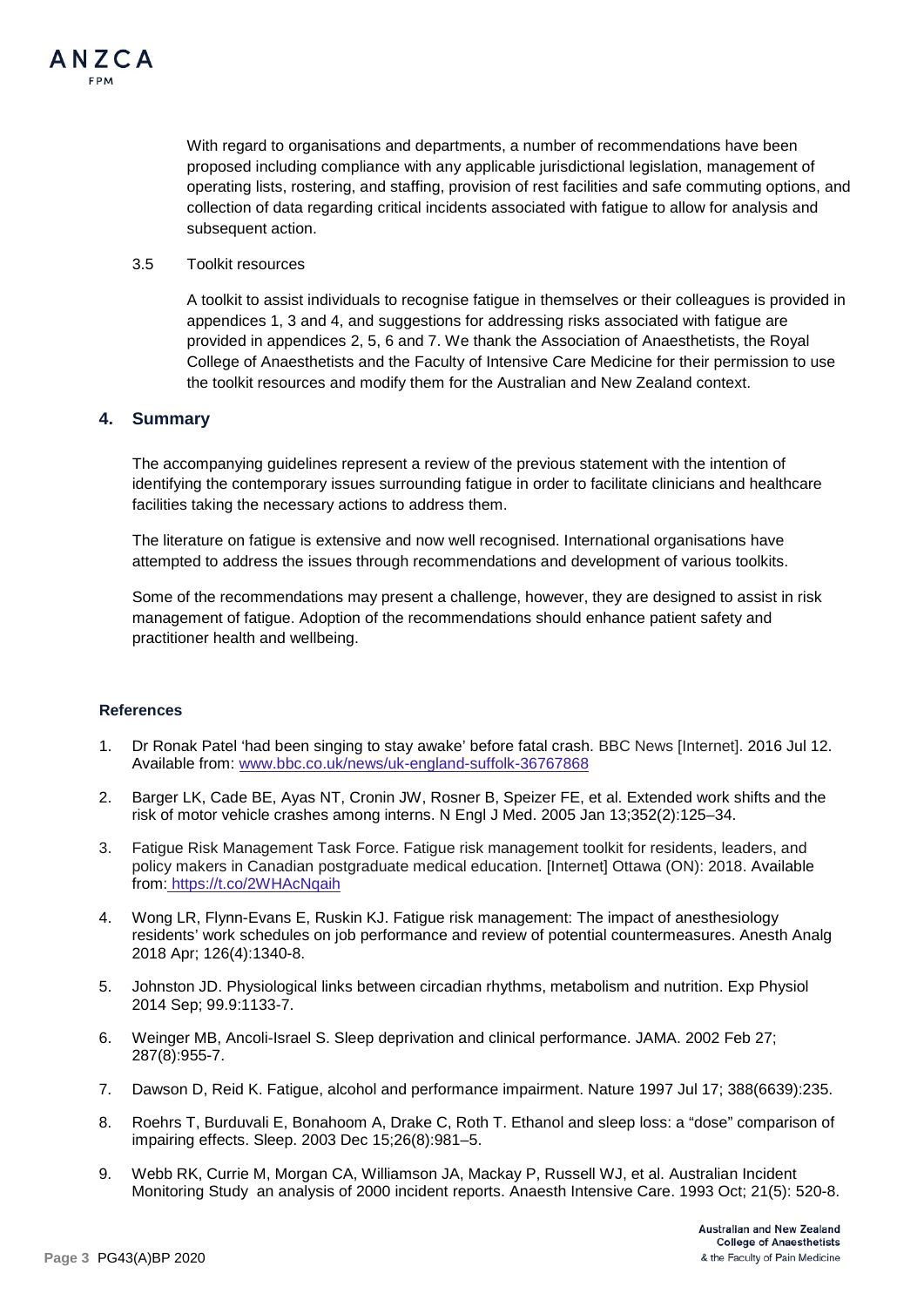

- 10. Neuschwander A, Job A, Younes A, Mignon A, Delgoulet C, Cabon P, et al. Impact of sleep deprivation on anaesthesia residents' non-technical skills: a pilot simulation-based prospective randomized trial. Br J Anaesth 2017 Jul 1;119(1):125-31.
- 11. Redline S, Kirchner HL, Quan SF, Gottlieb DJ, Kapur V, Newman A. The effects of age, sex, ethnicity, and sleep-disordered breathing on sleep architecture. Arch Intern Med 2004 Feb 23;164(4): 406-18.
- 12. McKenna H, Wilkes M. Optimising sleep for night shifts. BMJ 2018 Mar 1;360:j5637.
- 13. Van Dongen HP, Maislin G, Mullington JM, Dinges DF. The cumulative cost of additional wakefulness: dose-response effects on neurobehavioral functions and sleep physiology from chronic sleep restriction and total sleep deprivation. Sleep 2003 Mar 15;26(2):117-26.
- 14. Anderson C, Ftouni S, Ronda JM, Rajaratnam SM, Czeisler CA, Lockley SW. Self-reported drowsiness and safety outcomes while driving after an extended duration work shift in trainee physicians. Sleep. 2018 Feb; 41(2):1-11.
- 15. Czeisler CA, Wickwire EM, Barger LK, Dement WC, Gamble K, Hartenbaum N, et al. Sleep-deprived motor vehicle operators are unfit to drive: a multidisciplinary expert consensus statement on drowsy driving. Sleep Health. 2016 Jun:2(2):94-9.
- 16. Kecklund G, Axelsson J. Health consequences of shift work and insufficient sleep. BMJ.2016 Nov 1:355:i5210.
- 17. Perry GS, Patil SP, Presley-Cantrell LR. Raising awareness of sleep as a healthy behavior. Prev Chronic Dis. 2013 Aug 8;10:E133.

#### **Related ANZCA documents**

- PS42(A) Position statement on staffing of accredited departments of anaesthesia
- PS53(A) Position statement on the handover responsibilities of the anaesthetist
- PS57(A) Position statement on duties of specialist anaesthetists

#### **Further reading**

Australian Medical Association Ltd. National code of practice - hours of work, shiftwork and rostering for hospital doctors [Internet]. Kingston: Australian Medical Association Ltd; 2016 Aug. Available from: [https://ama.com.au/sites/default/files/documents/FINAL\\_NCP\\_Hours\\_of\\_work\\_2016.pdf](https://ama.com.au/sites/default/files/documents/FINAL_NCP_Hours_of_work_2016.pdf)

#### **Process of review**

ANZCA Council approved the review of this professional document in April 2018. The Safety and Quality Committee approved the membership of the document development group in July 2018, comprising:

Dr Scott C Y Ma FANZCA (Lead, SA) Dr Antonio Grossi FANZCA (Vic) Dr Phillipa Hore FANZCA (Chair – Safety and Quality Committee, Vic) Dr Peter Roessler FANZCA (DPA Professional Documents, Vic) Prof David A Scott FANZCA (Past President, Vic) Dr Tracey Tay FANZCA (NSW) A/Prof Guy Warman, University of Auckland (NZ) Dr David Wright FANZCA (ACT)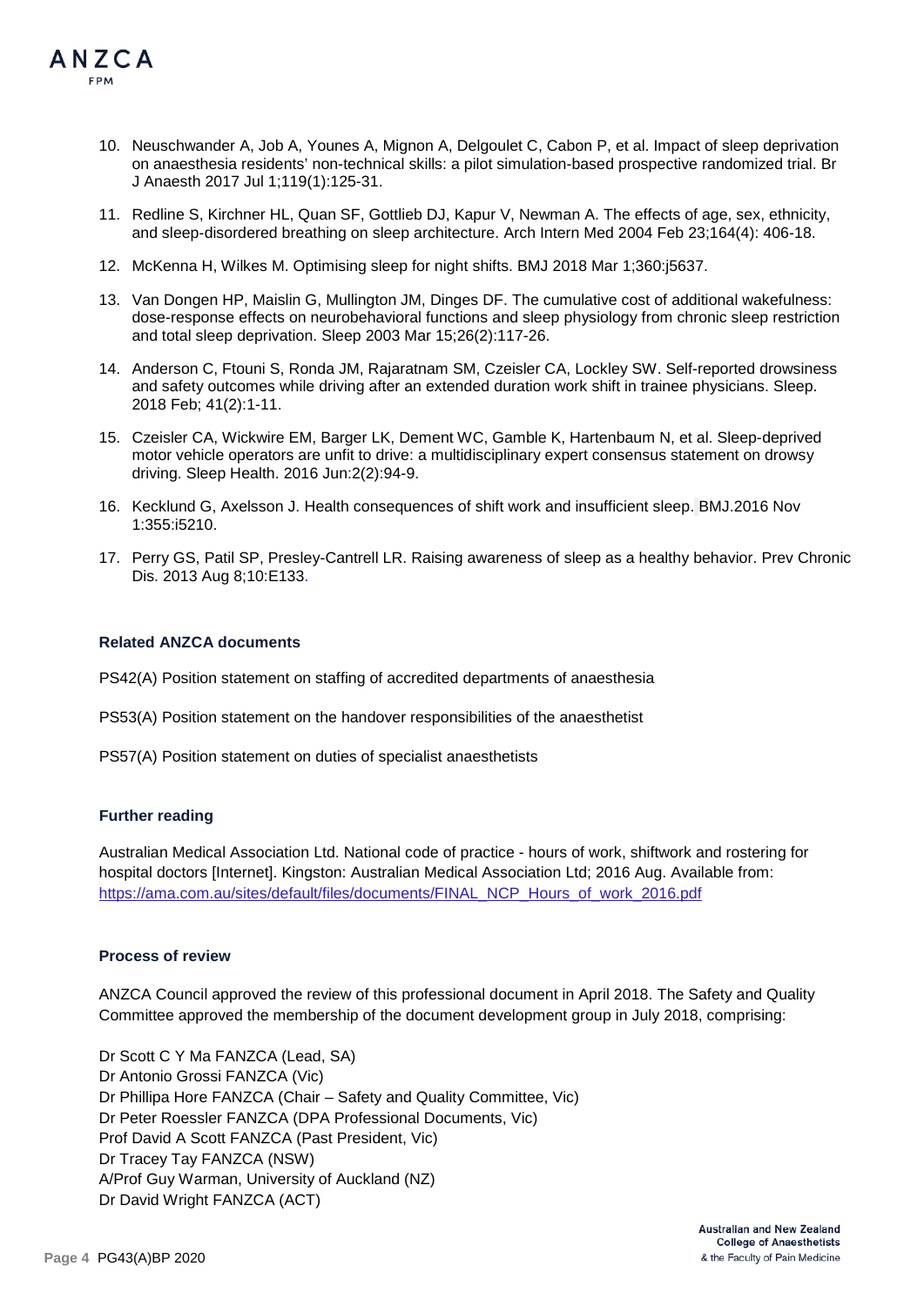*Professional documents of the Australian and New Zealand College of Anaesthetists (ANZCA) are intended to apply wherever anaesthesia is administered and perioperative medicine practised within Australia and New Zealand. It is the responsibility of each practitioner to have express regard to the particular circumstances of each case, and the application of these ANZCA documents in each case. It is recognised that there may be exceptional situations (for example, some emergencies) in which the interests of patients override the requirement for compliance with some or all of these ANZCA documents. Each document is prepared in the context of the entire body of the college's professional documents, and should be interpreted in this way.*

*ANZCA professional documents are reviewed from time to time, and it is the responsibility of each practitioner to ensure that he or she has obtained the current version which is available from the college website [\(www.anzca.edu.au\)](http://www.anzca.edu.au/). The professional documents have been prepared having regard to the information available at the time of their preparation, and practitioners should therefore take into account any information that may have been published or has become available subsequently.*

*Whilst ANZCA endeavours to ensure that its professional documents are as current as possible at the time of their preparation, it takes no responsibility for matters arising from changed circumstances or information or material which may have become available subsequently.*

Promulgated: Reviewed: Date of current document: Oct 2020

*© Copyright 2020 – Australian and New Zealand College of Anaesthetists. All rights reserved.*

*This work is copyright. Apart from any use as permitted under the Copyright Act 1968, no part may be reproduced by any process without prior written permission from ANZCA. Requests and inquiries concerning reproduction and rights should be addressed to the Chief Executive Officer, Australian and New Zealand College of Anaesthetists, 630 St Kilda Road, Melbourne, Victoria 3004, Australia. Email: [ceo@anzca.edu.au](mailto:ceo@anzca.edu.au)*

ANZCA website: [www.anzca.edu.au](http://www.anzca.edu.au/)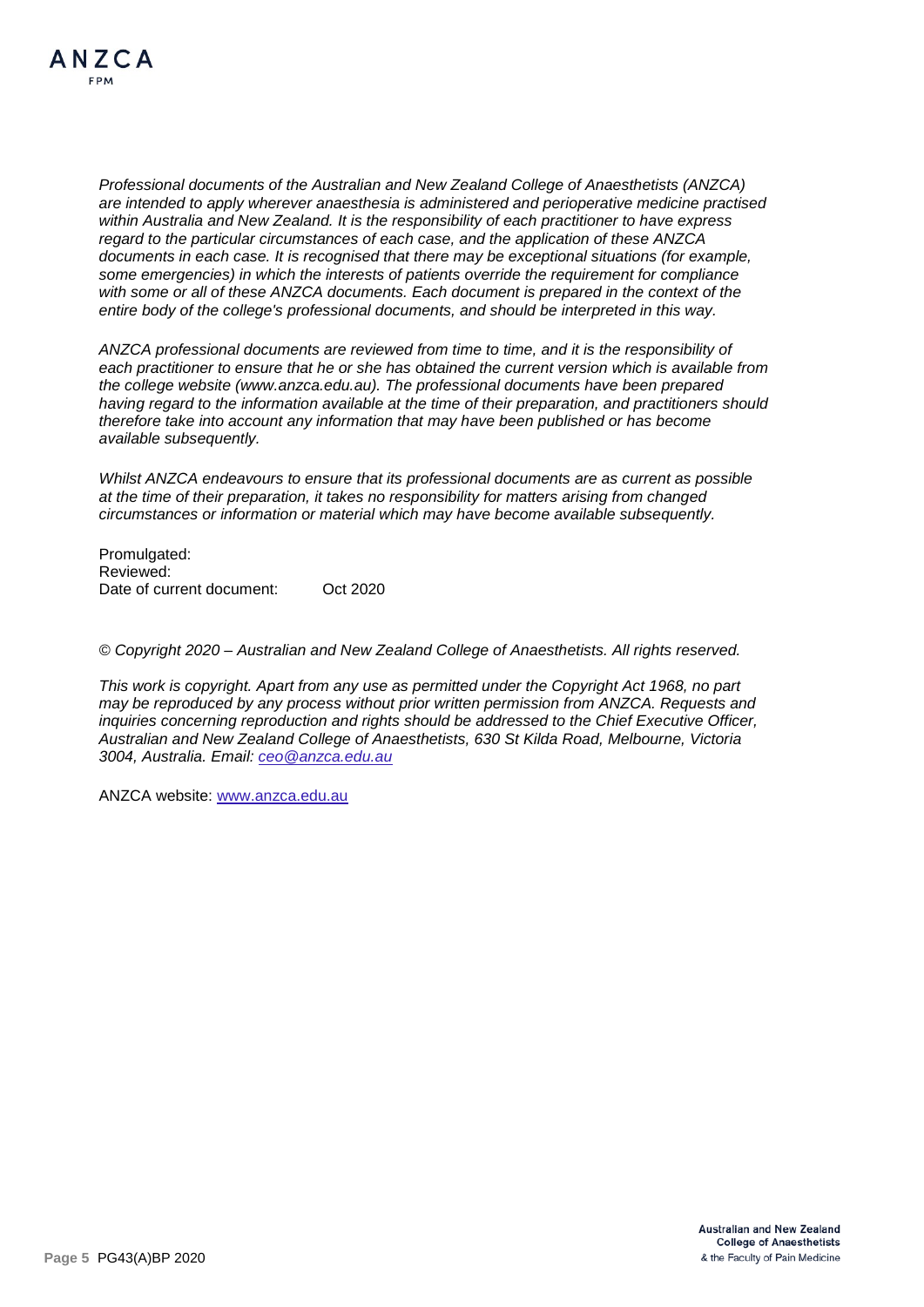

# ANZCA

# Fatigue: the facts

"Fatigue is the subjective feeling of the need to sleep, an increased physiological drive to fall asleep and a state of decreased alertness."1



The AAGBI guideline *Fatigue and Anaesthetists* 20141 includes information about good sleep habits and recommendations for individuals and departments about how they can mitigate the effects of fatigue.

Reference

<sup>1.</sup> Association of Anaesthetists of Great Britain and Ireland. Fatigue and Anaesthetists 2014. London: AAGBI, <sup>2014</sup> https://www.aagbi.org/sites/default/files/Fatigue%20Guideline%20web.pdf

#### PS43BP 2020 – Appendix 1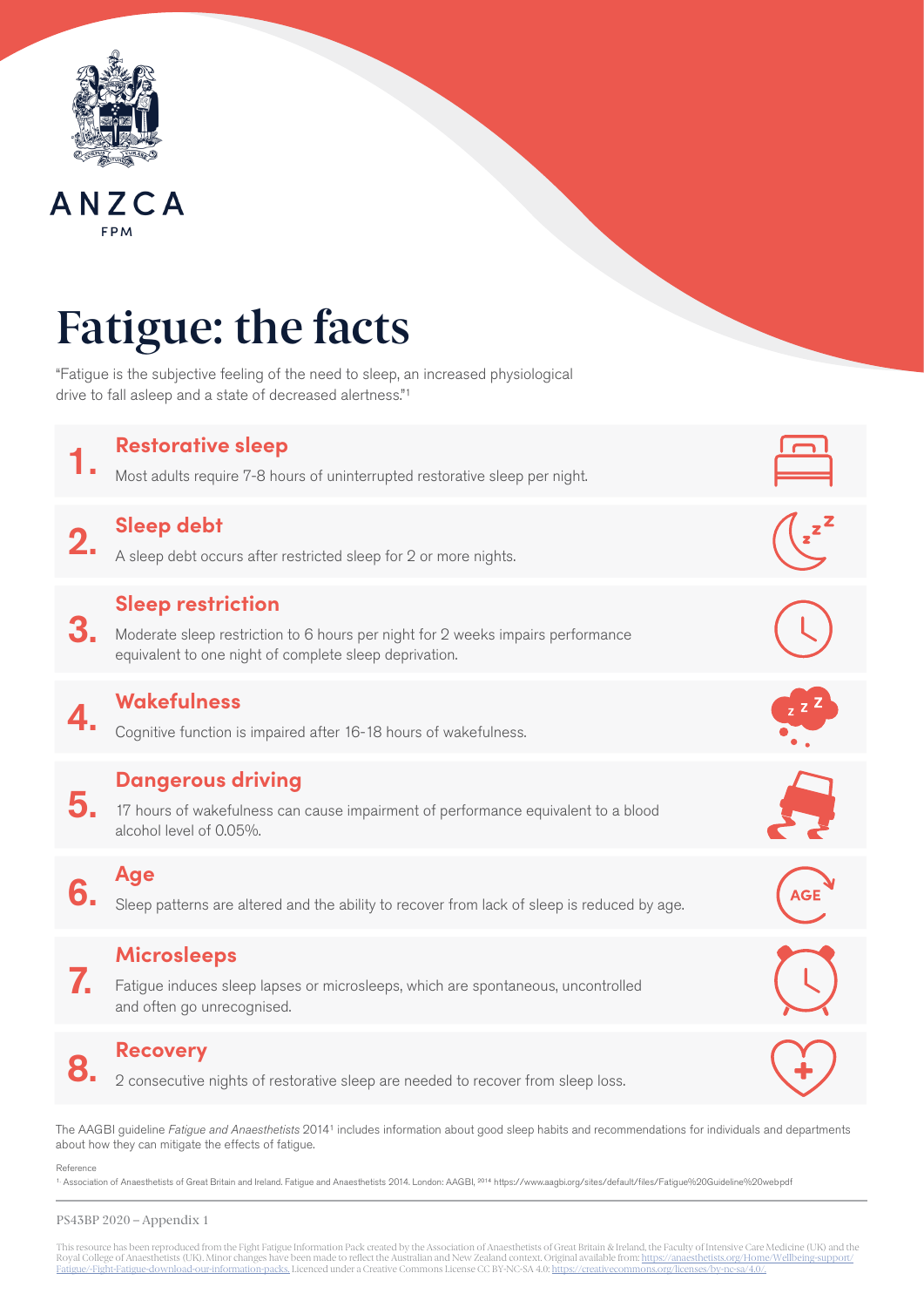



# Useful tips to aid sleep

In order for sleep to occur, there needs to be deep relaxation. Focus on this first. Deep relaxation is very restorative. Sleep should follow, but if it doesn't, don't worry. Here are some tips that might help improve your sleep.

# **Unchallenge your brain**

- The absence of light stimulates melatonin release; invest in an eye mask and blackout blinds or curtains.
- Avoid using electronic devices for 30-60 min before bed.
- Eliminate unwanted sound with earplugs.
- Consider listening to a podcast or hypnosis audio on a gentle volume to help you fall asleep.

### **Have a hot bath**

- The drop in temperature the body undergoes after a hot bath or shower aids the onset of sleep.
- Bed socks encourage peripheral vasodilation and can help optimise body temperature. Keep your room cool and your bed warm.

## **Sleep in a way that works for you**

Before the existence of artificial light, natural sleep was in two distinct phases, with a break of several hours in-between. Not everyone manages to sleep for a solid **8 hours**; it's what's right for you that matters.

## **Be prepared**

Here are some suggestions to help reduce anxiety and cognitive load, facilitating relaxation.

- Exercise regularly, but not too close to bedtime.
- Download a yoga nidra or meditation audio and use it.
- Write a 'to do' list rather than inevitably thinking of one as you try to sleep.
- Accept help with tasks you can delegate.

#### References

www.sleepcouncil.org.uk Murphy PJ, Campbell SS. Nighttime drop in body temperature: a physiological trigger for sleep onset? *Sleep* 1997 Jul; 20 (7): 505-11 Miguel Cervantes, Don Quixote (1615)

Farquhar M. Fifteen-minute consultation on problems in the healthy paediatrician: managing the effects of shiftwork on your health. *Arch Dis Child Educ Pract Ed* 2016; 0: 1-6

#### PS43BP 2020 – Appendix 2







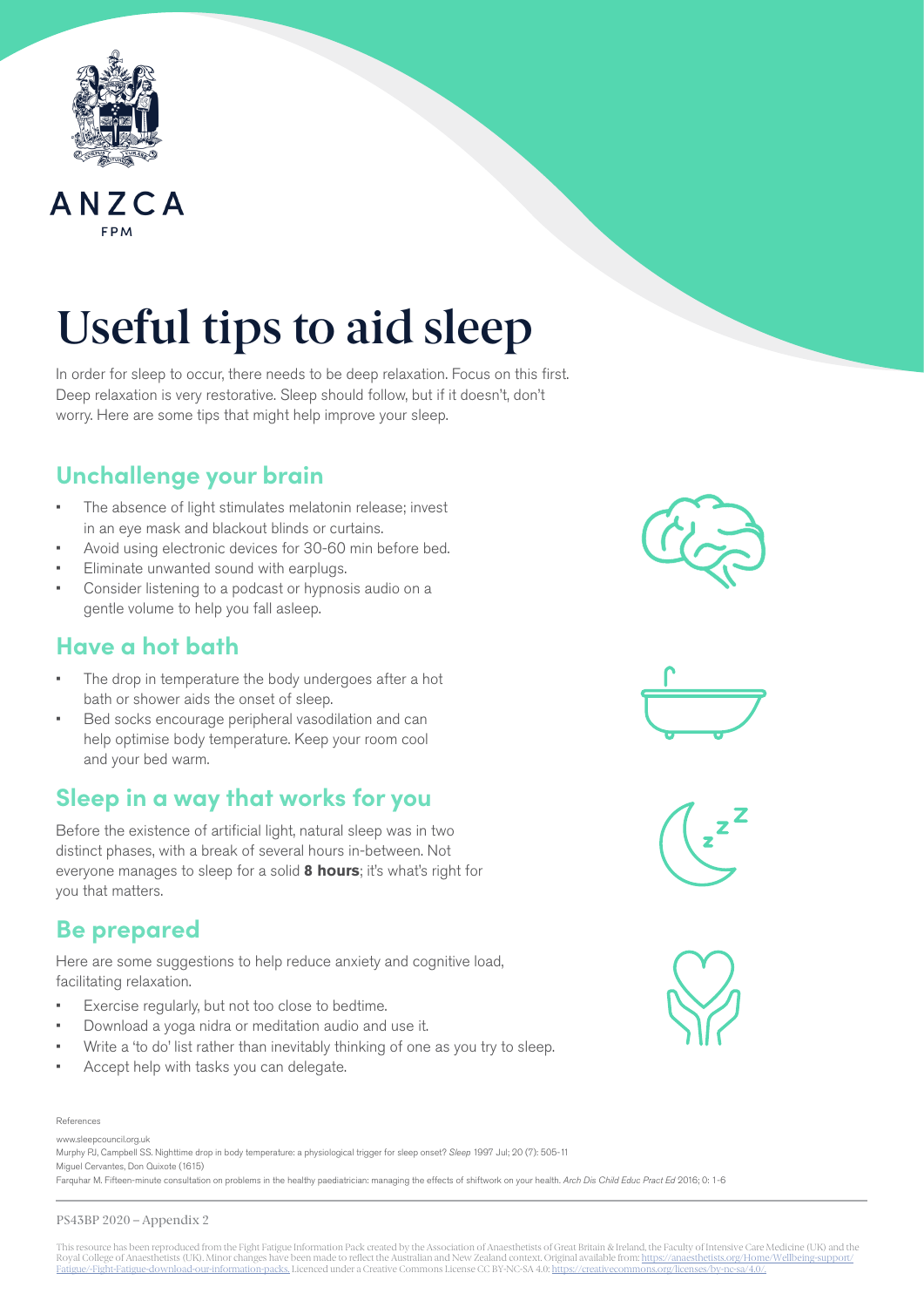

# ANZCA

# I'm safe

A checklist adapted for clinicians to assess fatigue and fitness to work.

### **Illness**

- Have you been unwell or suffering from symptoms of pregnancy?
- Has your health been put at risk by clinical work; e.g. needlestick injury, or risk of exposure to infectious disease?
- Do you need to talk to the Occupational Health team?

# **Medication**

Are you taking prescribed or over-the-counter medication that might be affecting you?

### **Stress**

- Are there work or non-work related factors that might affect your performance?
- Do you need to speak to someone before going on or off shift?
- Does the team need to debrief / give feedback?

# **Alcohol**

- Could there still be alcohol in your system?
- Consider your consumption in the last 24 hours, not just the last 8 hours.

### **Fatigue**

- Have you had restricted sleep\* in the last 2 weeks?
- Do you have a sleep debt\*?
- Have you had trouble speaking coherently or keeping your eyes open?
- Would a short sleep make you safer?

\*Please see 'Fatigue: the Facts' poster for more information about these.

# **Eating**

Have you had something to eat or drink? Do you need to?

References

"Flight Fitness: The "I'm Safe" Checklist". FAA Medical Certification. Pilot Medical Solutions, Incorporated. Retrieved 20 Dec 2011













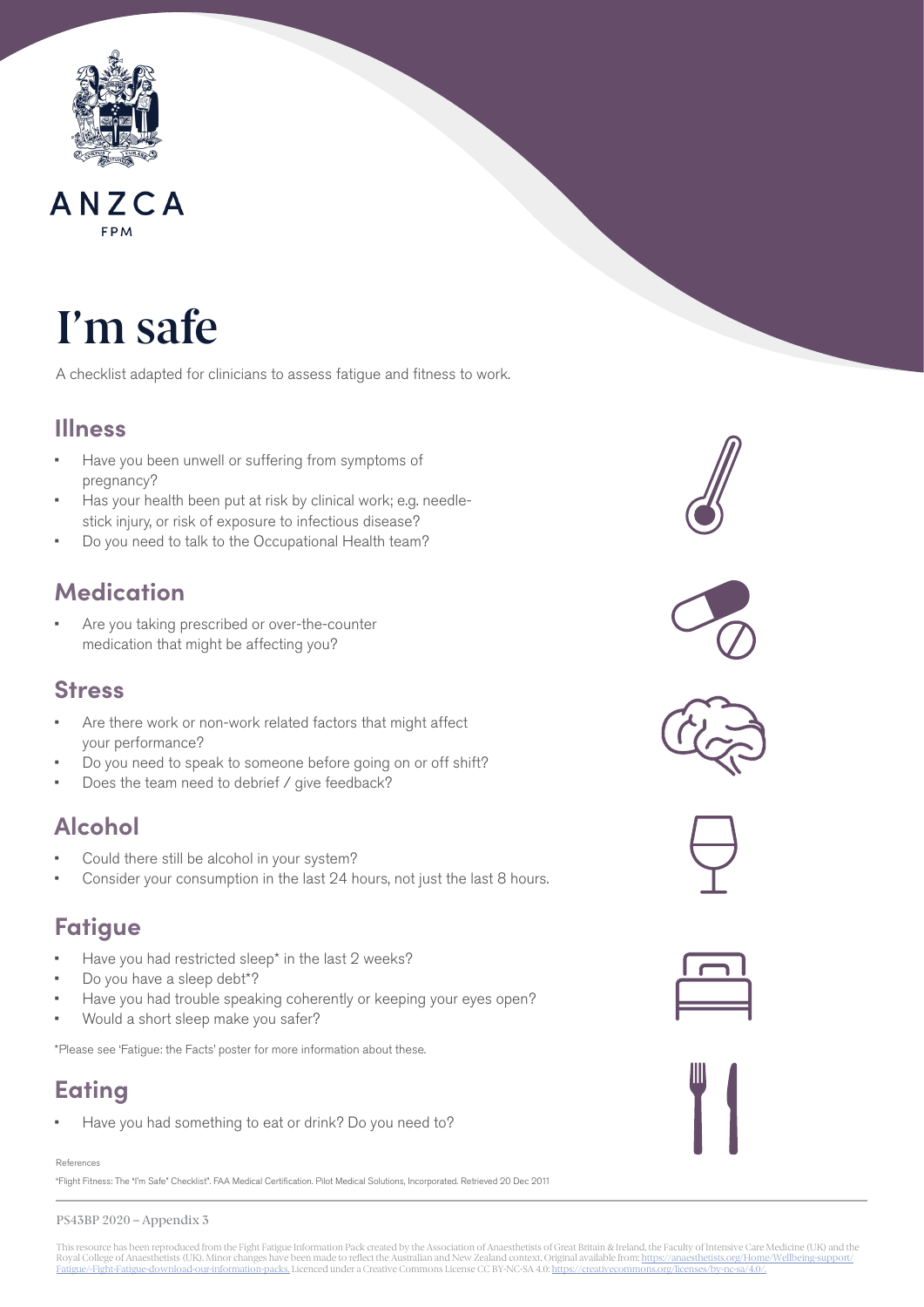

### ANZCA FPM

# Fatigue tool

Make sure your colleagues get home safely.

| S                                                                           | Do they feel SLEEPY?                                            |  |  |
|-----------------------------------------------------------------------------|-----------------------------------------------------------------|--|--|
|                                                                             | Has it been a LONG shift?*                                      |  |  |
| Е                                                                           | Are they relying on caffeine or ENERGY drinks to stay awake?    |  |  |
|                                                                             | Do they need a POWER nap?                                       |  |  |
|                                                                             | Do they look TIRED? Are they finding it hard to<br>concentrate? |  |  |
| If the answer to any of these is "YES" Take Action! Don't let them NOD off! |                                                                 |  |  |

| N | NAP before driving home; miss rush hour & feel more alert.                                  |
|---|---------------------------------------------------------------------------------------------|
|   | Are there OTHER ways to get home than driving? Train,<br>taxi, bus, tram, walk, get a lift? |
| D | <b>DRIVING when tired is DANGEROUS!</b>                                                     |

\*Remember to make a report using your facility's risk management system if work hours exceed 12 hours.

PS43BP 2020 – Appendix 4

This resource has been reproduced from the Fight Fatigue Information Pack created by the Association of Anaesthetists of Great Britain & Ireland, the Faculty of Intensive Care Medicine (UK) and the<br>Royal College of Anaesth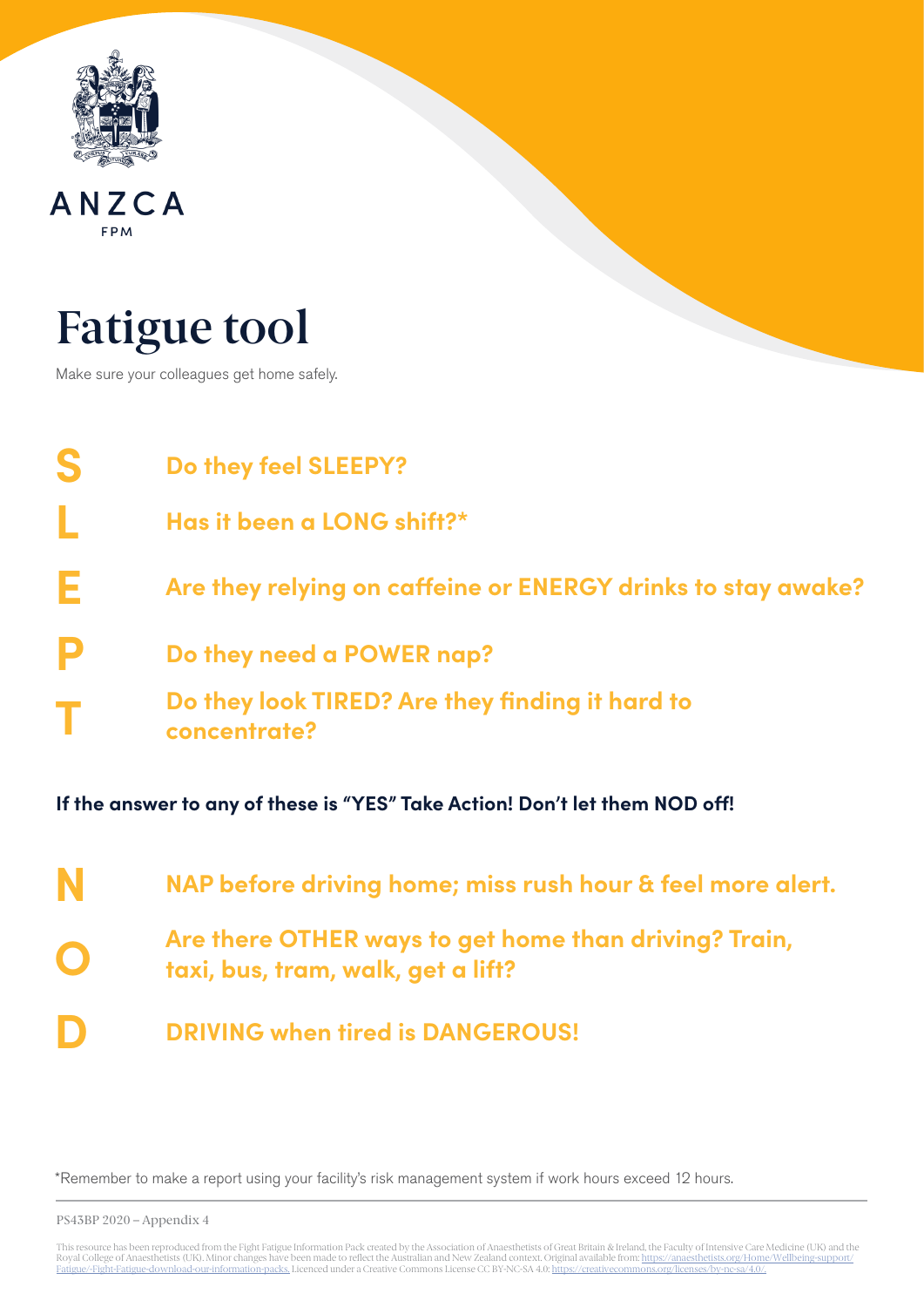

# ANZCA

# Working well at night

# **Before nights**

- Make sure you usually have a good sleep routine.
- Get extra sleep before your shift. An afternoon nap is ideal as it reduces the length of time you have been continuously awake. A lie-in is an alternative.
- Plan how you will get home. Is there an option other than driving?
- Will you need to rest before driving home?

## **During nights**

- Keep well hydrated and eat healthy snacks. Calories on nights DO count; they contribute to the adverse health effects of night working.
- Maximise exposure to bright lights in non-clinical areas.
- Breaks are essential: work as a team to cover each other for these.
- A **15-20 min** nap can significantly improve alertness.
- Longer naps may result in sleep inertia.
- Be vigilant for the 04:00 dip: your lowest physiological point.
- Work as a team to check calculations and be aware of the effects of fatigue on decision making.
- If you can, a consistent routine during shifts can help.

### **Between nights**

- If you are too tired to drive, have a short nap before leaving work.
- Have a snack before sleeping so you don't wake up hungry.
- Go to bed as soon as possible to maximise the amount of sleep you will get.
- Do not plan deliveries or daytime activities for the days between night shifts. Warn your housemates that you need to sleep.

# **Recovery after nights**

- Have a short sleep in the morning and then get up.
- Aim to go to bed at your usual time; avoid a long lie in the next day.
- You'll need at least 2 normal nights sleep to reset your sleep routine.







PS43BP 2020 – Appendix 5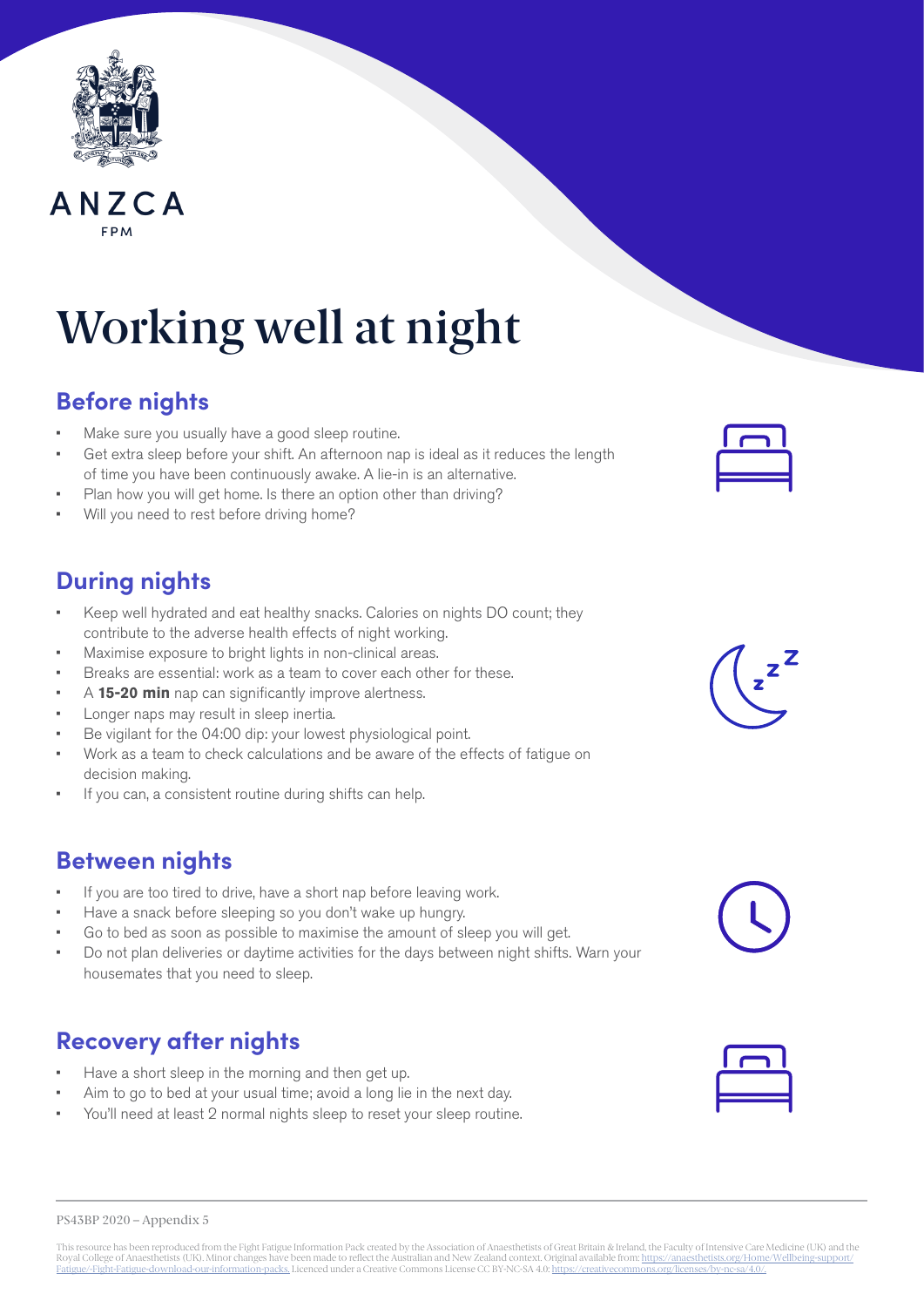

### ANZCA **FPM**

Upkeep of the facilities is the responsibility of:<br>Upkeep of the facilities is the responsibility of:

# On shift rest facilities Post shift rest facilities

The on-shift rest facilities available are: The post-shift rest facilities available are:

Location, keys, details of access codes: Instructions for access, time limits for use:

### **Please appraise both your own fatigue levels and those of your colleagues on a regular basis.**

If you are in any doubt as to your ability to drive home, please do NOT take the risk with your life and that of others. Remember that driving when fatigued has similar physiological legal consequences to driving when drunk.

The recommended taxi number is:

PS43BP 2020 – Appendix 6

This resource has been reproduced from the Fight Fatigue Information Pack created by the Association of Anaesthetists of Great Britain & Ireland, the Faculty of Intensive Care Medicine (UK) and the Royal College of Anaesthetists (UK). Minor changes have been made to reflect the Australian and New Zealand context. Original available from: https://anae [our-information-packs.](https://anaesthetists.org/Home/Wellbeing-support/Fatigue/-Fight-Fatigue-download-our-information-packs) Licenced under a Creative Commons License CC BY-NC-SA 4.0: [https://creativecommons.org/licenses/by-nc-sa/4.0/.](https://creativecommons.org/licenses/by-nc-sa/4.0/)